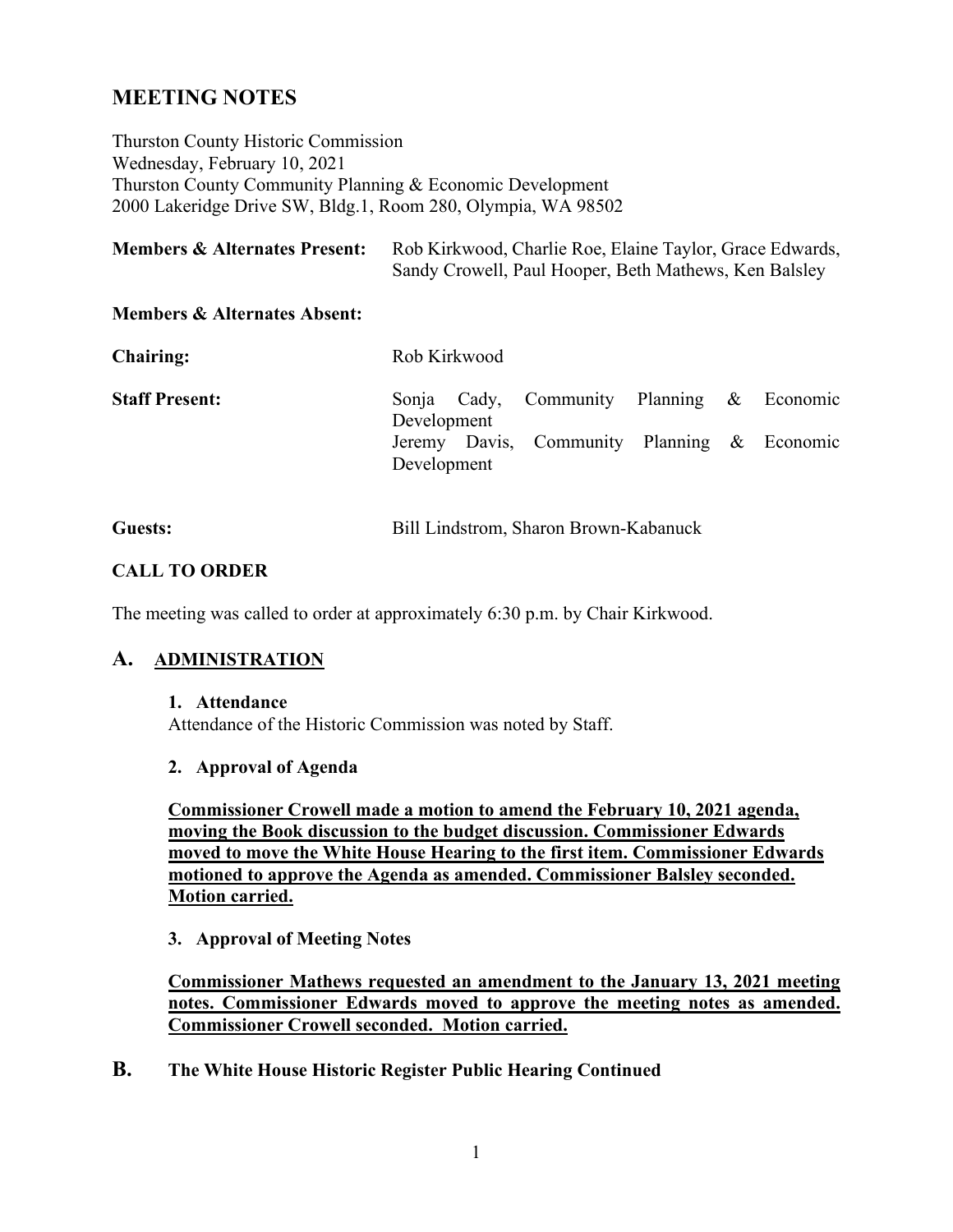Prior to the meeting the Historic Commission received additional information from the applicants regarding the families ties to Yelm and Thurston County, as well as a timeline of property owners of the White House and their historical significance. Commissioner Kirkwood reviewed several properties on the Historic Register and found that at least two had vinyl windows. The windows are similar in appearance to the originals as are the vinyl windows of the White House. Commissioner Kirkwood did not believe that the use of vinyl windows should prevent the property from being placed on the Historic Register.

#### **Commissioner Kirkwood made a motion to place the White House on the Thurston County Historic Commission. Commissioner Balsley seconded. The call to vote was unanimous. Motion carried.**

#### **C. 2021 Budget and Work Plan**

The Commission discussed the 2021 budget and work plan. Each year the Commission receives \$10,000 for projects, this year there will be an additional \$5,000 from the Heritage Grant Program. The proposed budget is as follows" County Fair- \$200, Summit Meeting- \$1,500, Historic Journal \$10,000 (from a separate allocation), 2022 Grant Promotions-\$250, DAHP training-\$1,000, RAC Interpretive Panels-\$3000, Stairwell Pictures-\$500-1000, Plaques-\$3,000.

In the January meeting the Commission voted to pursue a reprint of the History Book, "Water, Woods, and Prairies", they have agreed to write a proposal to present to the Board of County Commissioners to request additional funds for the reprint. The \$5,000 surplus from the Heritage Grant Program could be allocated to the reprinting of the book as well. Some members had reservations about reprinting the book without considering making edits to be more inclusive as was noted in an editorial, others felt the issue could be addressed in a later edition or addendum because of the current demand for the book. Discussion continued whether to write an addendum to the book or insert a flyer into the reprints to express the desire to be more inclusive in a later edition and request feedback.

Commissioner Crowell informed the Commission that the history book, "Water, Woods, and Prairies" was nominated for a City of Olympia Heritage Award for 2020.

#### **D. Lucas Harding Residence Staff Report update**

Staff gave a brief update on the historic findings of the Lucas Harding Residence Historic Register application. This topic is set to go to hearing in April.

# **E. Cozy Valley Road Update**

Staff gave a brief update on this Cozy Valley Historic Road Sign Application which is also set to go to hearing in April.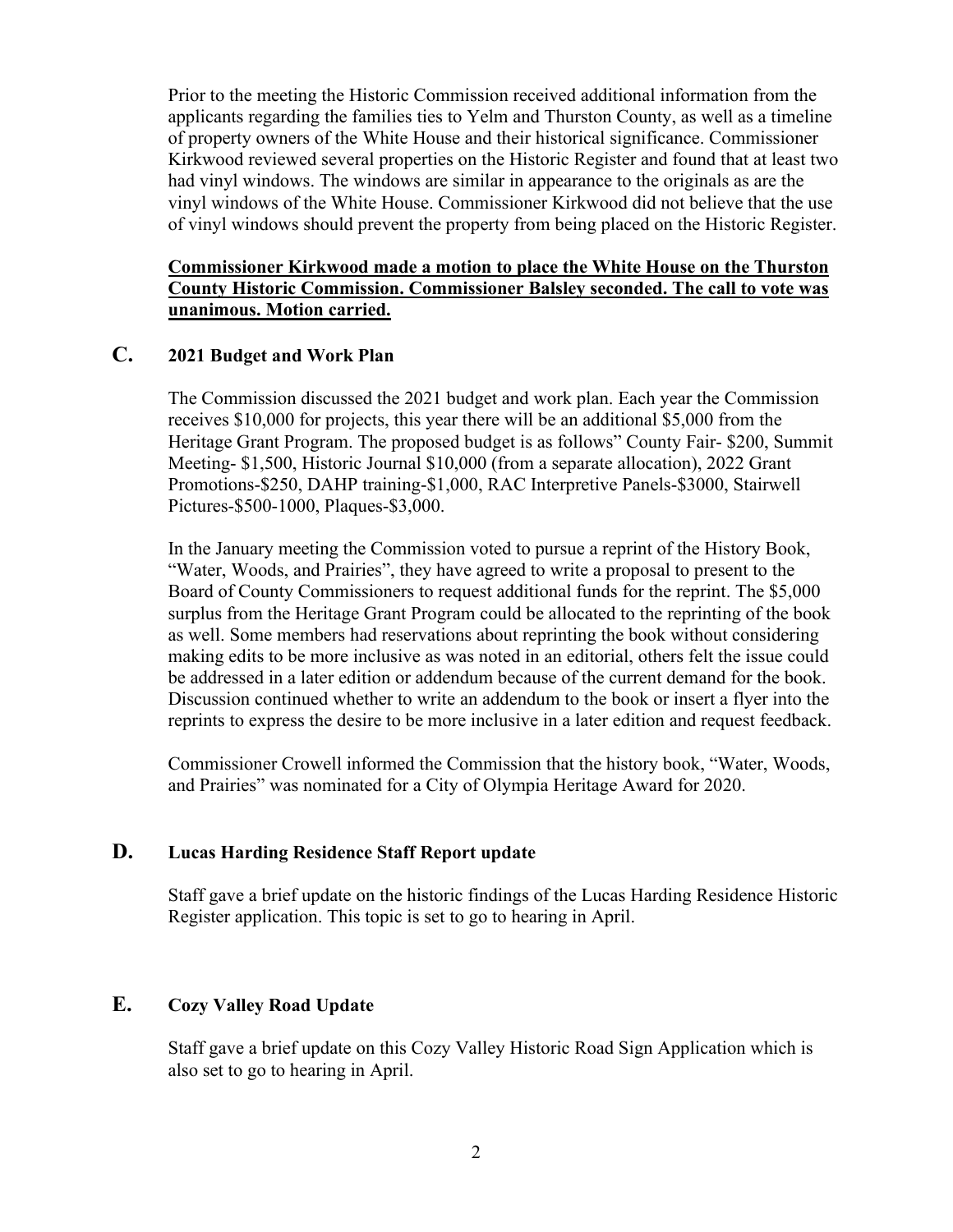## **F. Heritage Grant Updates**

Mr. Davis informed the Commission that on February 9<sup>th</sup> the Board of County Commissioners approved Heritage Grants to the nine applicants who applied for 2021 funding. The BoCC also approved 1-year extensions to the five 2020 HGP Grantees who and requested extensions, as well as additional Covid related extensions to two 2019 Grantees.

#### **G. County Fair**

The Thurston County Fair is scheduled for July  $28<sup>th</sup>$  through August  $21<sup>st</sup>$ . There is a chance that it will be canceled because of Covid-19, the Commission agreed to plan for the annual birthday party.

#### **H. Historic Journal**

Commissioner Roe informed the group that the latest edition of the Journal was published in January and the next edition will be available in April.

# **I. DAHP Virtual Training-**

Ms. Cady let the group know about the upcoming free virtual DAHP training available on March 4, 2021. She sent the email with the registration information after the meeting.

# **J. DAHP Grant Application**

Commissioner Kirkwood asked the group if they would like to use last year's CLG grant application to apply for a 2022 grant to update the Thurston County Historic Register. The Commission agreed to pursue a grant, the due date is April 23, 2021.

# **K. RAC Interpretive Panels**

Commissioner Edwards read the memo that Commissioner Hooper had prepared for the subcommittee detailing the events and decisions that led to a collaborative project with the City of Lacey at the Regional Athletic Field. The subcommittee will be attending the City of Lacey's meeting on March  $17<sup>th</sup>$  to discuss the Interpretive Panels.

### **L. Stairwell Pictures**

Commissioner Kirkwood has found the originals for two of the four Stairwell photos in Building One at the Courthouse, they are the Tenino Quarry and Farm scene images. The Commission will need to select 2 new photos to replace the originals that cannot be found, Commissioner Crowell offered to reach out to the Squaxin Island Tribe to try and locate one of the images. Once the images are selected the Commission will need to